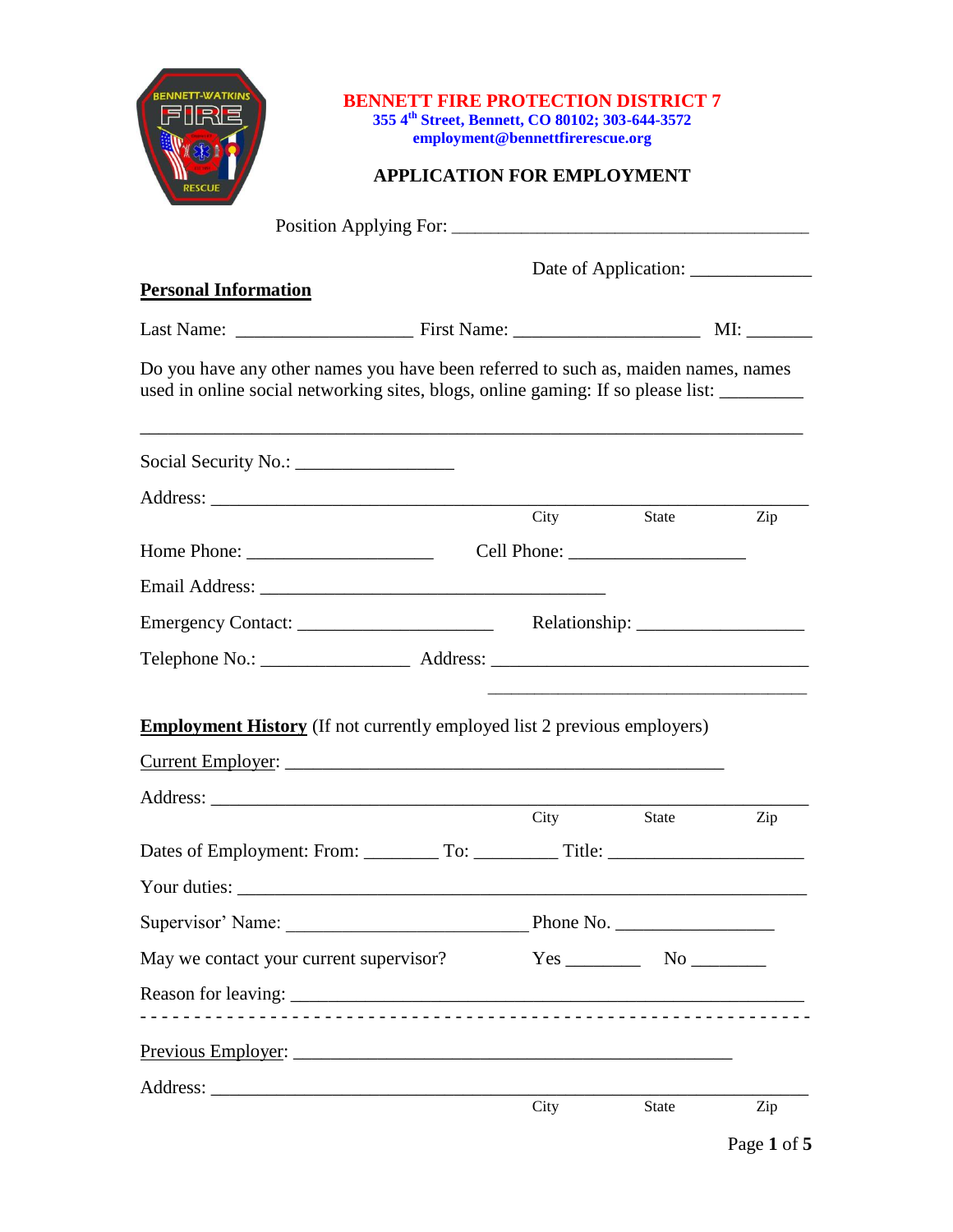| <b>Education</b>                                                                                                                                                                                                                                                                      |  |         |
|---------------------------------------------------------------------------------------------------------------------------------------------------------------------------------------------------------------------------------------------------------------------------------------|--|---------|
|                                                                                                                                                                                                                                                                                       |  |         |
|                                                                                                                                                                                                                                                                                       |  |         |
|                                                                                                                                                                                                                                                                                       |  |         |
|                                                                                                                                                                                                                                                                                       |  |         |
|                                                                                                                                                                                                                                                                                       |  |         |
| <b>Driving History (Include a copy of your driver's license)</b><br>Have you had any moving violations: Yes: ________ No: _______ If yes, please explain:<br>Original Charge Final Charge<br>Date<br>,我们也不会有什么。""我们的人,我们也不会有什么?""我们的人,我们也不会有什么?""我们的人,我们也不会有什么?""我们的人,我们也不会有什么?""我们的人 |  | Outcome |
| (Attach a separate page if more space is required)                                                                                                                                                                                                                                    |  |         |
| please explain:                                                                                                                                                                                                                                                                       |  |         |
| (Attach a separate page if more space is required)                                                                                                                                                                                                                                    |  |         |
| <b>Legal</b>                                                                                                                                                                                                                                                                          |  |         |
| Have you ever pled guilty, pled no contest to, or been convicted of, a misdemeanor:<br>Yes: No: No: If yes, please explain:                                                                                                                                                           |  |         |
| Original Charge Final Charge<br>Date                                                                                                                                                                                                                                                  |  | Outcome |
| Has your license ever been suspended or revoked: Yes: No: No: No: The yes,                                                                                                                                                                                                            |  |         |

\_\_\_\_\_\_\_\_\_\_\_\_\_\_\_\_\_\_\_\_\_\_\_\_\_\_\_\_\_\_\_\_\_\_\_\_\_\_\_\_\_\_\_\_\_\_\_\_\_\_\_\_\_\_\_\_\_\_\_\_\_\_\_\_\_\_\_\_\_\_\_\_

(Attach a separate page if more space is required)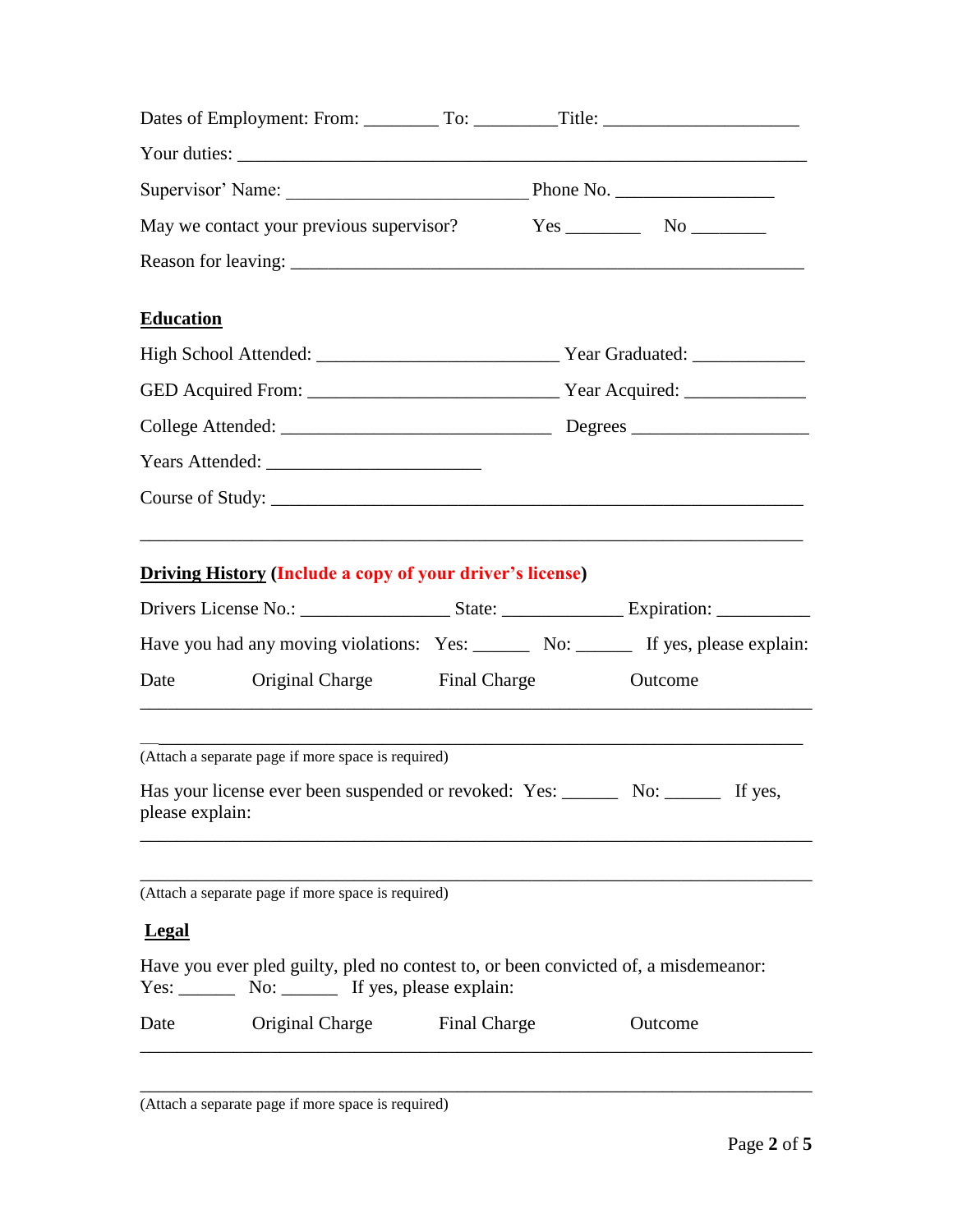|      |     | Have you ever pled guilty, pled no contest to, or been convicted of, a felony: |  |
|------|-----|--------------------------------------------------------------------------------|--|
| Yes: | No: | If yes, please explain:                                                        |  |

| Date | Original Charge | Final Charge | Outcome |  |
|------|-----------------|--------------|---------|--|
|------|-----------------|--------------|---------|--|

\_\_\_\_\_\_\_\_\_\_\_\_\_\_\_\_\_\_\_\_\_\_\_\_\_\_\_\_\_\_\_\_\_\_\_\_\_\_\_\_\_\_\_\_\_\_\_\_\_\_\_\_\_\_\_\_\_\_\_\_\_\_\_\_\_\_\_\_\_\_\_\_

\_\_\_\_\_\_\_\_\_\_\_\_\_\_\_\_\_\_\_\_\_\_\_\_\_\_\_\_\_\_\_\_\_\_\_\_\_\_\_\_\_\_\_\_\_\_\_\_\_\_\_\_\_\_\_\_\_\_\_\_\_\_\_\_\_\_\_\_\_\_\_\_

(Attach a separate page if more space is required)

**Experience / Training** (Check any/all that apply)

|                        | Experienced        | Knowledgeable |
|------------------------|--------------------|---------------|
| Microsoft Word         |                    |               |
| Microsoft Excel        |                    |               |
| Accounting             |                    |               |
| <b>Human Resources</b> |                    |               |
| Typing/Keyboarding     | Approximate Speed: |               |
| 10-Key by Touch        |                    |               |

List any other course, training, or experience that would relate to position applying for:

\_\_\_\_\_\_\_\_\_\_\_\_\_\_\_\_\_\_\_\_\_\_\_\_\_\_\_\_\_\_\_\_\_\_\_\_\_\_\_\_\_\_\_\_\_\_\_\_\_\_\_\_\_\_\_\_\_\_\_\_\_\_\_\_\_\_\_\_\_\_\_\_

\_\_\_\_\_\_\_\_\_\_\_\_\_\_\_\_\_\_\_\_\_\_\_\_\_\_\_\_\_\_\_\_\_\_\_\_\_\_\_\_\_\_\_\_\_\_\_\_\_\_\_\_\_\_\_\_\_\_\_\_\_\_\_\_\_\_\_\_\_\_\_\_

\_\_\_\_\_\_\_\_\_\_\_\_\_\_\_\_\_\_\_\_\_\_\_\_\_\_\_\_\_\_\_\_\_\_\_\_\_\_\_\_\_\_\_\_\_\_\_\_\_\_\_\_\_\_\_\_\_\_\_\_\_\_\_\_\_\_\_\_\_\_\_\_

# **References**

Please provide three references who the District may contact who are not related to you.

|  | Phone: $\frac{1}{\sqrt{1-\frac{1}{2}}\sqrt{1-\frac{1}{2}}\sqrt{1-\frac{1}{2}}\sqrt{1-\frac{1}{2}}\sqrt{1-\frac{1}{2}}\sqrt{1-\frac{1}{2}}\sqrt{1-\frac{1}{2}}\sqrt{1-\frac{1}{2}}\sqrt{1-\frac{1}{2}}\sqrt{1-\frac{1}{2}}\sqrt{1-\frac{1}{2}}\sqrt{1-\frac{1}{2}}\sqrt{1-\frac{1}{2}}\sqrt{1-\frac{1}{2}}\sqrt{1-\frac{1}{2}}\sqrt{1-\frac{1}{2}}\sqrt{1-\frac{1}{2}}\sqrt{1-\frac{1}{2}}\sqrt{1-\frac{1}{2$ |
|--|--------------------------------------------------------------------------------------------------------------------------------------------------------------------------------------------------------------------------------------------------------------------------------------------------------------------------------------------------------------------------------------------------------------|
|  |                                                                                                                                                                                                                                                                                                                                                                                                              |
|  |                                                                                                                                                                                                                                                                                                                                                                                                              |
|  |                                                                                                                                                                                                                                                                                                                                                                                                              |
|  |                                                                                                                                                                                                                                                                                                                                                                                                              |
|  |                                                                                                                                                                                                                                                                                                                                                                                                              |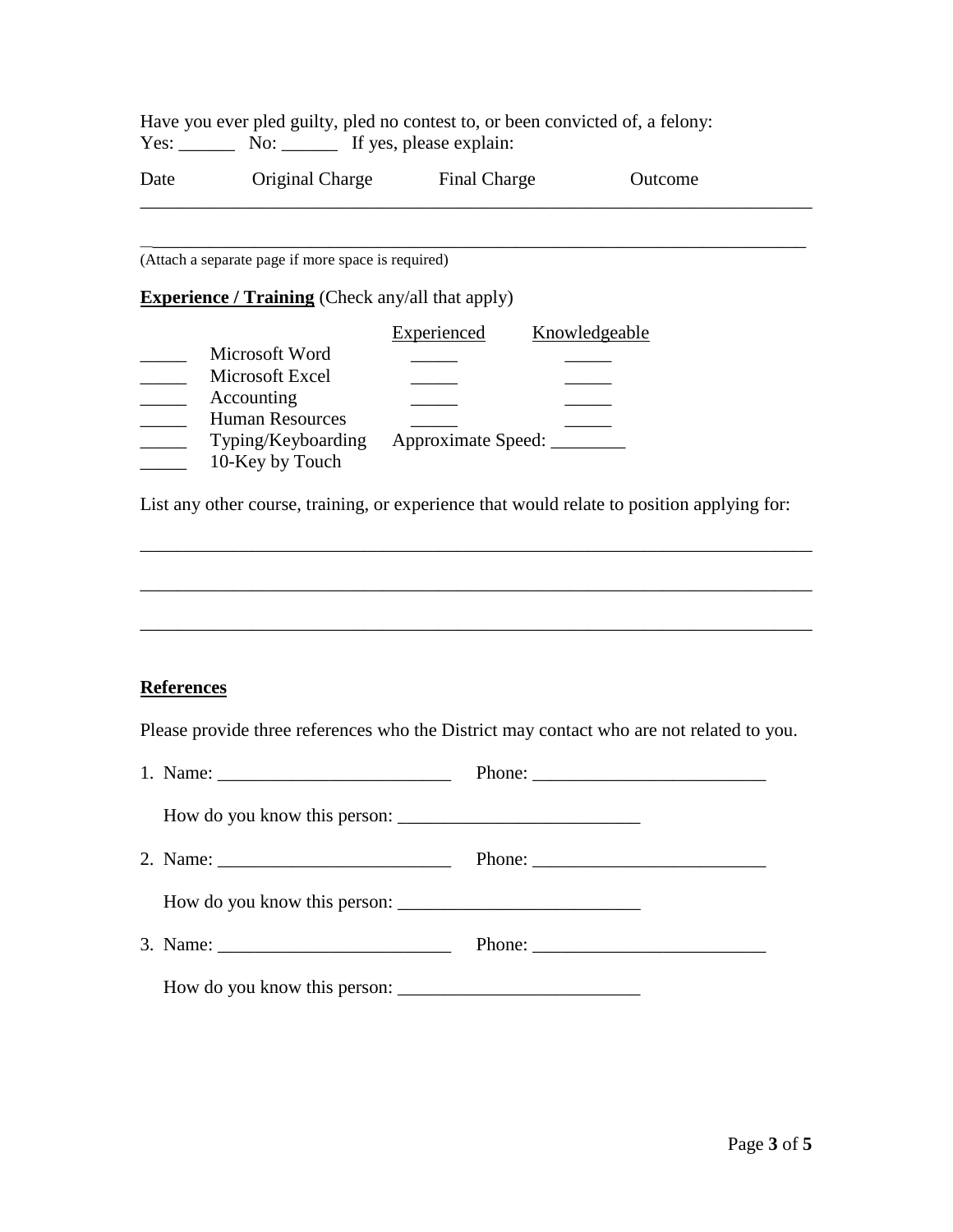## **APPLICANT'S STATEMENT AND AUTHORIZATION TO CONDUCT AND OBTAIN EMPLOYER'S CRIMINAL BACKGROUND HISTORY AND DRIVING RECORD - PLEASE READ CAREFULLY**

I certify that all of the information and answers provided by me in this application is/are true and complete to the best of my knowledge. I understand that the information contained herein may be used to determine my eligibility and suitability as a volunteer or employee with the Bennett Fire Protection District, and that if I provided false or misleading information or if I concealed information or caused or authorized anyone else to provide false or misleading information or to conceal information in connection with my application, that it will be grounds for denial of my Application or termination my membership or employment as the case may be.

I give my permission for the Fire Chief or his designee to investigate and verify all of the information given by me in this Application. I release any person from any liability in connection therewith.

I authorize the District to receive a copy of my driver's license a copy of which is attached and to obtain a copy of my driver's record. I consent to a criminal background check and will provide my social security number for that purpose but for no other purpose.

I understand that neither this Application nor any offer of membership or employment from the District constitutes an employment contract unless a specific document to that effect is executed by the District's Board of Directors as authorized at an official Board meeting.

I also understand that I am required to and will abide by all of the District's rules, Standard Operating Procedures, policies and orders of the District and its officers.

Print Name: \_\_\_\_\_\_\_\_\_\_\_\_\_\_\_\_\_\_\_\_\_\_\_\_\_\_\_\_\_\_\_

 $Signature: \n\begin{array}{ccc}\n\hline\n\end{array}$